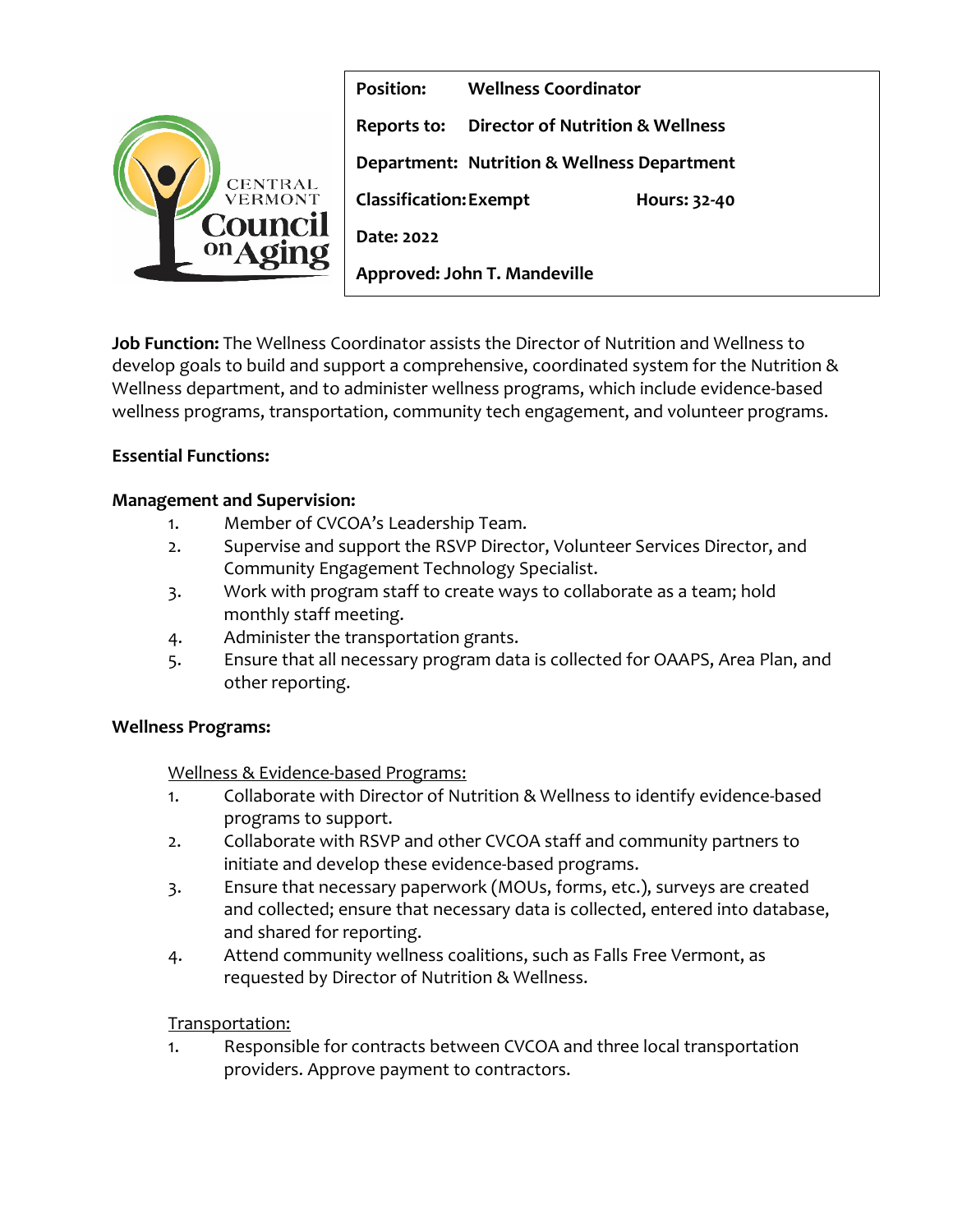- 2. Participate in three regional Elders & People with Disabilities (E&D) transportation partnerships: attend meetings, engage in work plans, and represent agency at stakeholder meetings.
- 3. Participate in local mobility initiatives.

## Community Engagement Technology:

1. Work with Community Engagement Technology Specialist to establish goals.

### Volunteer Programs:

- 1. Oversee budget and reports prepared by RSVP Program Director. Submit budgets and reports to AmeriCorps Seniors via eGrants.
- 2. Work with RSVP Director to meet the goals and requirements of their program.
- 3. Work with Volunteer Services Director: to grow the Good Neighbor Volunteer Program and identify community partnerships; recruit and oversee Senior Companions; recruit and oversee AmeriCorps member.
- 4. Work with program staff to create ways to collaborate as a team: outreach and recruitment, recognition, volunteer data management.
- 5. Ensure that volunteer programs have appropriate policies and handbooks, conduct necessary background checks, and provide orientation.

### **Community Development and Systems Advocacy:**

- 1. Collaborate with community partners interested in developing new wellness programs for older adults or re-envisioning existing programs.
- 2. Collaborate with appropriate staff on outreach and publicity for events and volunteer opportunities.
- 3. Represent CVCOA in public meetings and presentations to community.
- 4. Identify needs for "systems" change; participate in system advocacy work.

### **Knowledge, Skills, and Abilities:**

- 1. Bachelor's degree with 2-3 years of relevant experience.
- 2. At least 1-2 years of management experience.
- 3. Experience in direct supervision of employees and volunteers.
- 4. Ability to work cooperatively with a wide variety of people and organizations, independently and as part of a team.
- 5. Knowledge of older adult, community, and volunteer services
- 6. Experience in budgeting and budget management.
- 7. Excellent written, oral and public speaking communication skills.
- 8. Access to reliable transportation..